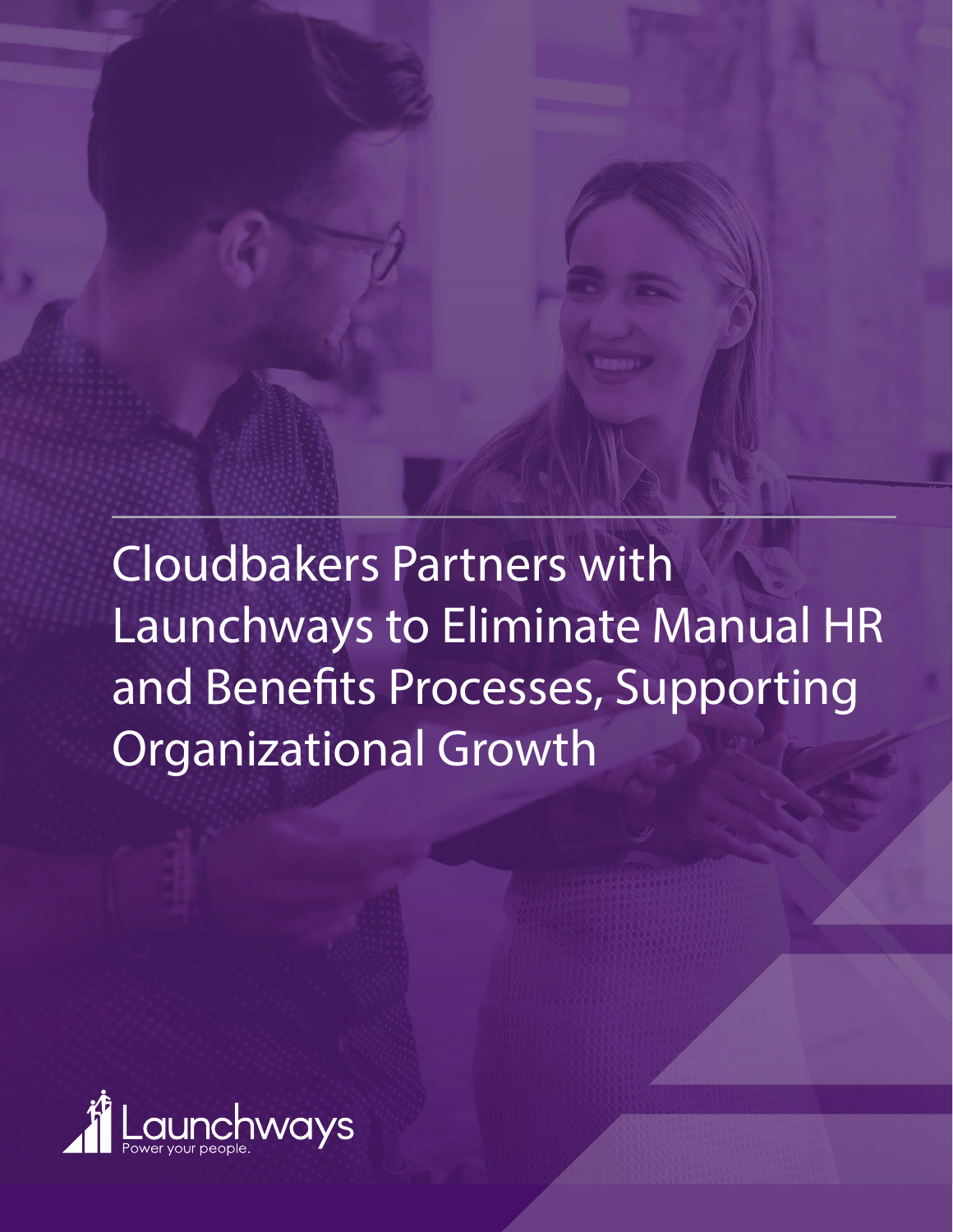# Executive Summary

Cloudbakers was experiencing exponential growth, leading to extensive scaling issues with their existing HR processes and technology as well as gaps in their employee benefits program. Due to their impressive growth, Cloudbakers was acquired by a Private Equity firm. As part of that transition, the PE firm sought an effective HR and benefits partner to become a platform for the company's quick growth.

The prior systems Cloudbakers had in place required spending hours onboarding each new employee, often multiple employees each week. The PE firm identified that the processes and systems which had previously worked for Cloudbakers wouldn't be effective nor sustainable to support their next stage of growth. Cloudbakers ultimately deployed Launchways as their new HR partner.

Working with Launchways gave Cloudbakers the confidence they needed to know that they could handle rapid growth along with the added complexity of hiring employees from multiple states by giving time back to their internal HR and Finance teams.

Cloudbakers is a certified Google Cloud Premier Partner with cloud migration and adoption solutions and personto-person support to take your business to the top of its game. Since 2010, they've been the savvy, helpful, and fun partner for undergoing corporate cloud transitions. In addition to making the Inc. 5000 Fastest-Growing Private Companies in America list multiple years in a row, they are ranked as an Inner City 100 company and are recognized by Crain's as one of the Best Places to Work in Chicago.

Cloudbakers brings together custom solutions and sideby-side support allowing their clients to leave their old ways behind and embrace the freedom a better cloud can bring. Because of their many partnerships, clients that work with Cloudbakers are also working with topof-the-line technology companies like Google, Zoho, BetterCloud, and more.

# Handling Exponential Growth in a Changing Talent Market

Cloudbakers was experiencing exponential growth while making the transition to a virtual workforce during the COVID outbreak and, like many companies early in their development, their back office was not growing quickly enough to accommodate these massive changes. Recruiting from a niche market, they were concerned that any limiting factors in their search could have an impact on the services they'd be able to deliver.

Cloudbakers Human Resources Manager, Caitlin Garcia, said "COVID really changed our recruiting strategy.

# Company Overview<br>
Case Study Highlights Company overview<br>
Case Study Highlights

#### **Challenges**

- Massive headcount growth lead to multi-state compliance and onboarding challenges
- Too much time being spent on manual/ tactical HR work like payroll
- Disjointed HR and benefits systems, leading to data gaps
- Lack of hands-on support in traditional broker relationship

### **Solutions**

- Launchways took on payroll, compliance, and benefits
- Implemented improved HR and benefits technology
- Direct access to Launchways for Cloudbakers employees with HR/benefits questions
- Employee Navigator build-out conducted by Launchways team

#### Results

- More time for HR and Finance teams to focus on strategic initiatives
- Better HR and benefits support for Cloudbakers employees
- Ability to scale rapidly without concerns about interstate compliance issues

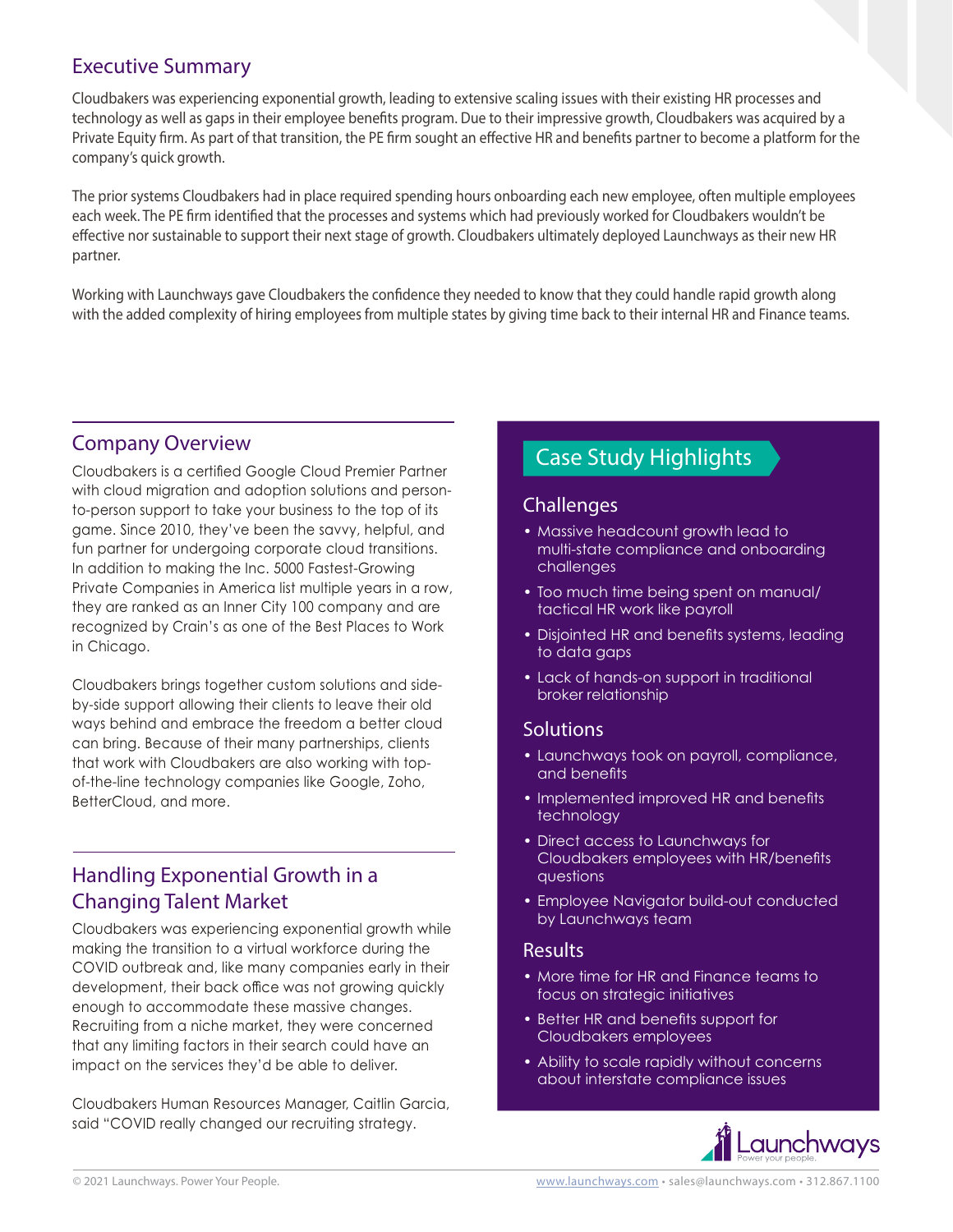Previously, we were almost 100% based in Chicago and Denver and that wasn't going to work for people who were working from home or wanted to move, so we were quickly opening up more states, wanting to go where people were going rather than limit our talent pool."

"COVID really changed our recruiting strategy. We were almost 100% based in Chicago and Denver and that wasn't going to work for people who were working from home or wanted to move, so we were opening up more states, wanting to go where people were going rather than limit that talent pool."

Prior to working with Launchways, Cloudbakers was processing their own payroll, internally managing compliance, and utilizing an old-school traditional benefits broker. They handled all of these important functions with manual processes and segmented systems that didn't integrate with one another, making it difficult to locate important information and determine who had access to it.

Keeping up with the changing workforce landscape meant increased complexity around payroll, taxes, compliance, and benefits. The Cloudbakers team quickly realized that they didn't have the necessary resources and expertise in place, so they needed a trusted advisor to help them handle these challenges and prepare for future expansion.

Caitlin added "This time around, Launchways did all of it for us. We had weekly syncs and conversations as things were developing but we just sat back and let it happen, then came in and tested when it was ready. This was a huge burden lifted off my team's plate."

"This time around, Launchways did all of it for us. We had weekly syncs and conversations as things were developing but we just sat back and let it happen, then came in and tested when it was ready. This was a huge burden lifted off my team's plate."

Before working with Launchways, Clouderbakers' internal team previously spent hours onboarding each new employee, often multiple employees each week, but now Launchways handles all of this. They were also able to reduce their risk of liability when handling sensitive benefits and compliance information. Previously, any benefits/HR questions filtered through their internal HR team first, but they can now direct employees to Launchways for answers to these important questions.

 $''$ I really like having the ability to say, 'talk to Launchways, whatever your question is, they can answer it. We're equipped to handle the basic enrollment questions, but with anything sensitive in nature we can just direct it to Launchways."

# Offloading Services to Streamline Processes and Eliminate Manual Work

Cloudbakers initially elected to have Launchways manage their payroll and HR compliance, but after 6 months of an excellent partnership, they opted to have Launchways take on their employee benefits program management as well. From the beginning of the relationship, Launchways was able to help Cloudbakers streamline critical processes and eliminate manual work.

Accomplishing all of this required a complete rebuild of their Employee Navigator benefits management platform, which Launchways' team handled every step of. When they did this with their previous broker, they were required to build it themselves, and this process took a full year because Cloudbaker's internal team lacked expertise around the process.

I really like having the ability to say, 'talk to Launchways, whatever your question is, they can answer it. We're equipped to handle the basic enrollment questions, but with anything sensitive in nature we can just direct it to Launchways.

Cloudbakers considers their people and culture to be the backbone of the company, so it was important to them to find a partner that understands that culture and could provide that personalized approach.

"Launchways gets us and our culture. Stale, stodgy policies just aren't how we operate. In this field, we need to keep up with policy trends and Launchways gets that."